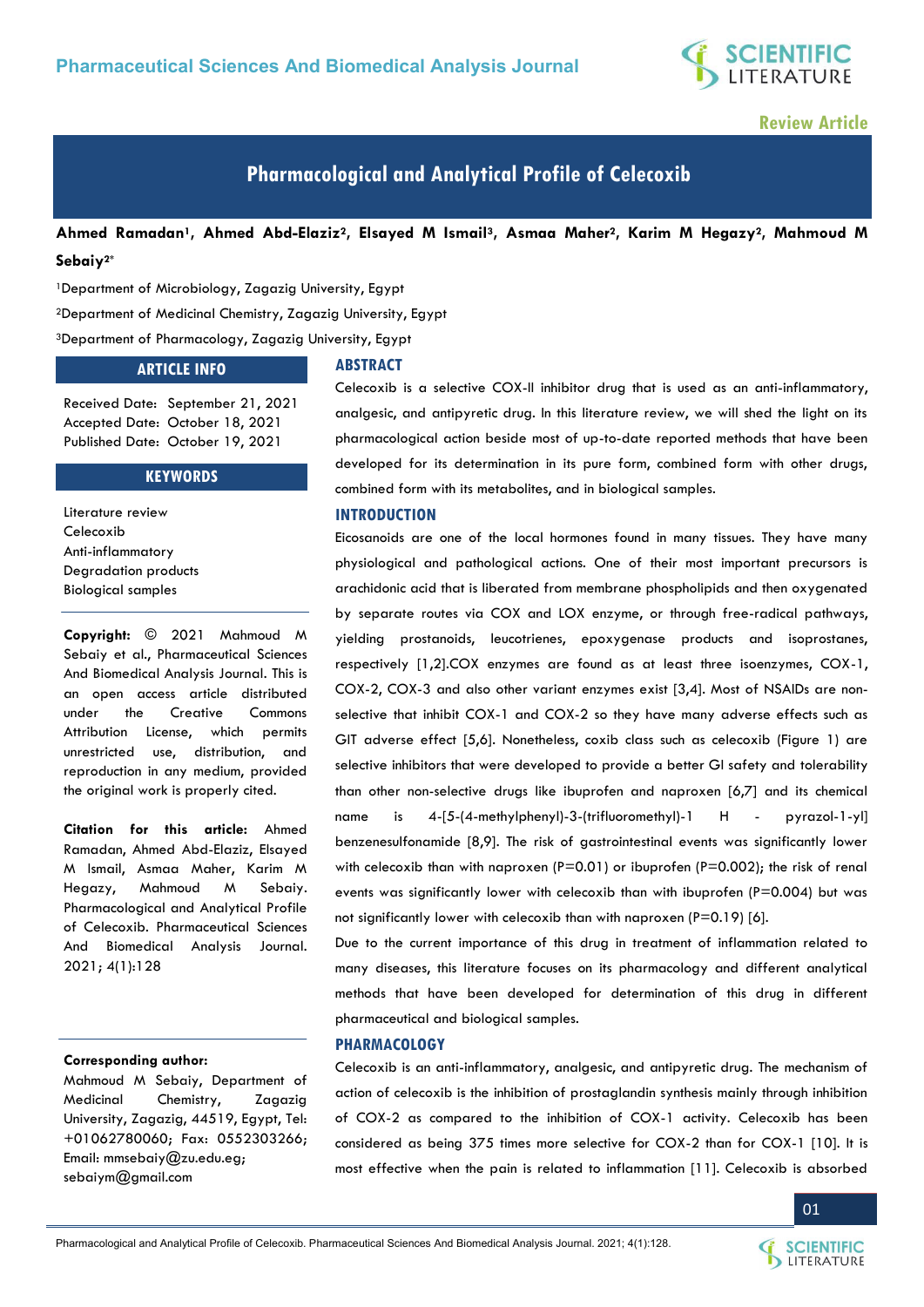# **SCIENTIFIC**<br>LITERATURE

with peak plasma concentration at ∼ 3 h (Tmax) after an oral dose administration and its half-life is ∼ 11 h [12], metabolized by CYP2C9 [13], and excretedin urine and feces [14]. It is widely used in treatment of osteoarthritis – rheumatoid arthritis [15,16], familiar adenomatous polyposis [17], ankylosing spondylitis [18], and juvenile rheumatoid arthritis [19]. Celecoxib has some cardiovascular side effects such as atherothrombotic effects, myocardial infarction, stroke: lower risk at low doses for short-term treatment [20,21]. It has also some drug interactions such as clopidogrel, lithium, fluconazole, warfarin, human immunodeficiency virus protease inhibitors [13].

COX-2 is upregulated in several adult epithelial cancers and neuroblastomata, and celecoxib was shown to induce apoptosis and to inhibit neuroblastoma growth. Apart from COX-2 inhibition, another function of celecoxib concerns the potential to inhibit cell proliferation and stimulate apoptotic cell death at much lower concentrations than any other coxibs [22].

#### **REVIEW OF ANALYTICAL METHODS**

Various techniques were used for the analysis of celecoxibin pure forms, in their pharmaceutical formulations and in biological fluids. The available reported methods in the literature can be summarized as follows:



#### **Spectroscopic methods**

#### **Spectrophotometric methods**

| <b>Drugs</b>                      | Matrix  | <b>Method or reagent</b>                   | $\lambda_{\text{max}}(nm)$ | Linearity<br>range      | <b>LOD</b>        | Ref.   |
|-----------------------------------|---------|--------------------------------------------|----------------------------|-------------------------|-------------------|--------|
| Celecoxib                         | Capsule | UV spectrophotometry                       | 270                        | 20-40 µg/mL             | -------           | $[23]$ |
| Celecoxib                         | Tablet  | Ion association complex formation          | 665                        | $0.2-1$ µg/mL           | $0.37 \mu g/mL$   | $[24]$ |
|                                   |         | Charge transfer complexation reaction      | 511                        |                         | $0.426$ µg/mL     |        |
| Celecoxib                         | Capsule | UV spectrophotometry                       | 251                        | $\overline{1-20}$ µg/mL | $0.26 \mu g/mL$   | $[25]$ |
| Celecoxib and amlodipine besylate | Tablet  | Dual-wavelength method                     | 252-357                    | 1-25 µg/mL              | $0.33 \mu g/mL$   |        |
|                                   |         | Simultaneous equation method               | 252                        |                         | $0.25 \mu g/mL$   | $[26]$ |
| Celecoxib and                     | Tablet  | Vierordt's simultaneous equation method    | 255                        | 10-50µg/mL              | $0.343 \mu q/mL$  | $[27]$ |
| amlodipine besylate               |         | Q-analysis method                          | 250                        |                         |                   |        |
| Celecoxib and amlodipine          | Capsule | First Derivative Spectrophotometric Method | 289.4                      | 5-40 µg/mL              | $0.45 \mu$ g/mL   | $[28]$ |
|                                   |         | Ratio First Derivative Spectroscopy        | 286.7                      |                         | $0.34 \mu q/mL$   |        |
| Celecoxib and amlodipine          | Capsule | Absorption correction method               | 253                        | 10-30 µg/mL             | 1.0450 µg/mL      |        |
|                                   |         | Induced dual-wavelength method             | 251-270                    | 5-30 µg/mL              | 0.6497 µg/mL      | $[29]$ |
|                                   |         | Fourier self deconvoluted method           | 269                        | 5-30 µg/mL              | $0.6737 \mu q/mL$ |        |

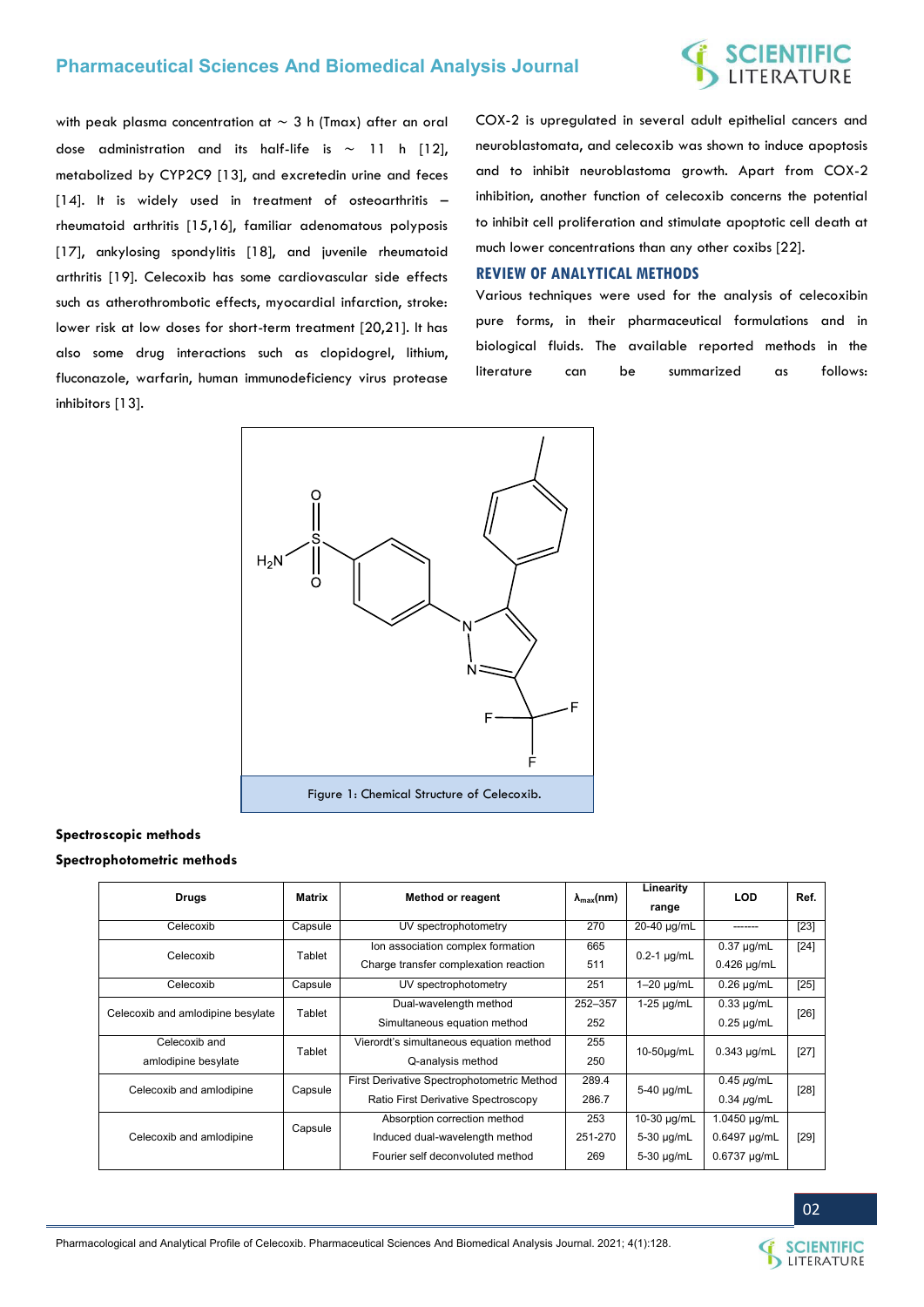

#### **Spectrofluorometric methods**

| Drugs                     | Matrix  | Fluorogenic reagent (method) | $\lambda_{\rm ex}$ (nm) | $\lambda_{em}$ (nm) | Linearity<br>range                       | LOD                        | Ref.   |
|---------------------------|---------|------------------------------|-------------------------|---------------------|------------------------------------------|----------------------------|--------|
| Celecoxiband flurbiprofen | Capsule | Water                        | 256                     | 403                 | 50-1000 ng/mL                            | 4.97 ng/mL                 | $[30]$ |
| Celecoxib                 | Capsule | Ethanol<br>acetonitrile      | $272+3$                 | $355+5$             | $0.13 - 2.00$ mg/L<br>$0.19 - 2.32$ mg/L | $0.04$ mg/L<br>$0.06$ mg/L | $[31]$ |

#### **Chromatographic methods**

### **HPLC methods**

| <b>Drugs</b>                                                       | <b>Matrix</b>           | Column                                                                                         | <b>Mobile Phase</b>                                                     | <b>Detector</b>                                                            | Linearity<br>range                                                                                 | LOD              | Ref.   |
|--------------------------------------------------------------------|-------------------------|------------------------------------------------------------------------------------------------|-------------------------------------------------------------------------|----------------------------------------------------------------------------|----------------------------------------------------------------------------------------------------|------------------|--------|
| Celecoxib                                                          | Human plasma            | Luna HILIC column<br>$(50 \, \text{mm} \times 2.0 \, \text{mm}, 3)$<br>µm, Phenomenex,<br>USA) | Formate buffer (pH3.0):methanol<br>(5:95, v/v)                          | MS/MS                                                                      | 10-2000<br>ng/mL                                                                                   | 3.03 ng/mL       | $[32]$ |
| Celecoxib,<br>hydroxycelecoxib and<br>celecoxib carboxylic<br>acid | Rat plasma              | Atlantis T3 column<br>$(2.1 \, \text{mm} \times 100 \, \text{mm})$<br>3 µm, Waters, USA)       | Ammonium formate: 5% or 95%<br>acetonitrile                             | MS/MS                                                                      | 5-4000<br>ng/mL                                                                                    | 1.51 ng/mL       | $[33]$ |
| Celecoxib, Erlotinib,<br>and Desmethyl-<br>Erlotinib               | Rat Plasma              | $C_{18}$ column (50mm<br>$\times$ 4.6mm, 3µ,<br>YMC®-PACK,<br>JAPAN)                           | Methanol: ammonium acetate buffer<br>(80:20, v/v)                       | MS/MS                                                                      | 1.8-1289.2<br>ng/mL                                                                                | $0.45$ ng/mL     | $[34]$ |
| Celecoxib                                                          | Human plasma            | Shim Pack GLC-<br>$CN$ , $C_{18}$ column<br>(150 mm×6 mm, 5<br>µm)                             | Acetonitrile:1% acetic acid (4:1)                                       | <b>MS</b>                                                                  | 50-1000<br>ng/mL                                                                                   | 20 ng/mL         | $[35]$ |
| Celecoxib                                                          | Human and rat<br>plasma | NucleosilRP C <sub>18</sub><br>column (30 x 2 mm,<br>$5 \mu m$ )                               | Acetonitrile: water : ammonium<br>hydroxide solution (65:35:0.1, v/v/v) | MS/MS                                                                      | $0.25 - 250$<br>ng/mL                                                                              | 0.075<br>ng/mL   | $[36]$ |
| Celecoxib, amlodipine<br>and 4-<br>methylacetophenone              | Tablet                  | <b>ZORBAX Eclipse</b><br>Plus C <sub>18</sub> column<br>(4.6 mm × 100 mm,<br>$3.5 \mu m$ )     | Methanol:formic acid (95:5 v/v)                                         | MS/MS                                                                      | $0.001 -$<br>50 µg/mL                                                                              | 0.00027<br>µg/mL | $[37]$ |
| Celecoxib                                                          | Human plasma            | ACE C <sub>8</sub> -300 column<br>$(50 \times 4.0 \text{ mm}, 3.0$<br>µm)                      | Methanol: ammonium acetate 80:20<br>(v/v)                               | MS/MS                                                                      | 10.0-4000<br>ng/mL                                                                                 | 2.50 ng/mL       | $[38]$ |
| Celecoxib and<br>amlodipine                                        | Tablet                  | Thermo ODS<br>Hypersil C <sub>18</sub> column<br>$(4.6 \times 250$ mm, 5<br>µm)                | Acetonitrile: potassium phosphate<br>buffer (pH 5.5) 60:40 (v/v)        | Fluorescence<br>detector( $\lambda_{ex}$ 265<br>and $\lambda_{em}$ 359 nm) | $0.05 - 10$<br>$\mu$ g/mL                                                                          | 0.0167<br>µg/mL  | $[39]$ |
| Celecoxib and<br>docetaxel                                         | Rat plasma              | $C_{18}$ µ-Bondapack<br>column (250 mm ×<br>4.6 mm, Waters)                                    | Acetonitrile: water (45:55, v/v)                                        | UV detector<br>at230 nm                                                    | $0.05 - 4$<br>µg/mL                                                                                | $0.015$ µg/mL    | $[40]$ |
| Celecoxib                                                          | Porcine skin            | LiChrospher RP-C <sub>18</sub><br>column (10 cm, 5<br>µm, 4 mm)                                | Methanol:water(72:28, v/v)                                              | UV detector at<br>251 nm                                                   | $0.1 - 3.0$<br>µg/mL in<br>the AS<br>layer<br>5.0-50.0<br>µg/mL<br>inSC layer<br>and $[EP +$<br>D] | $0.1 \mu g/mL$   | $[41]$ |
| Celecoxib and                                                      | Capsule                 | Inertsil ODS 3V                                                                                | Gradient mobile phase Solution A (pH                                    | UV detector at                                                             | $10 - 40$                                                                                          | 0.021 to         | $[42]$ |

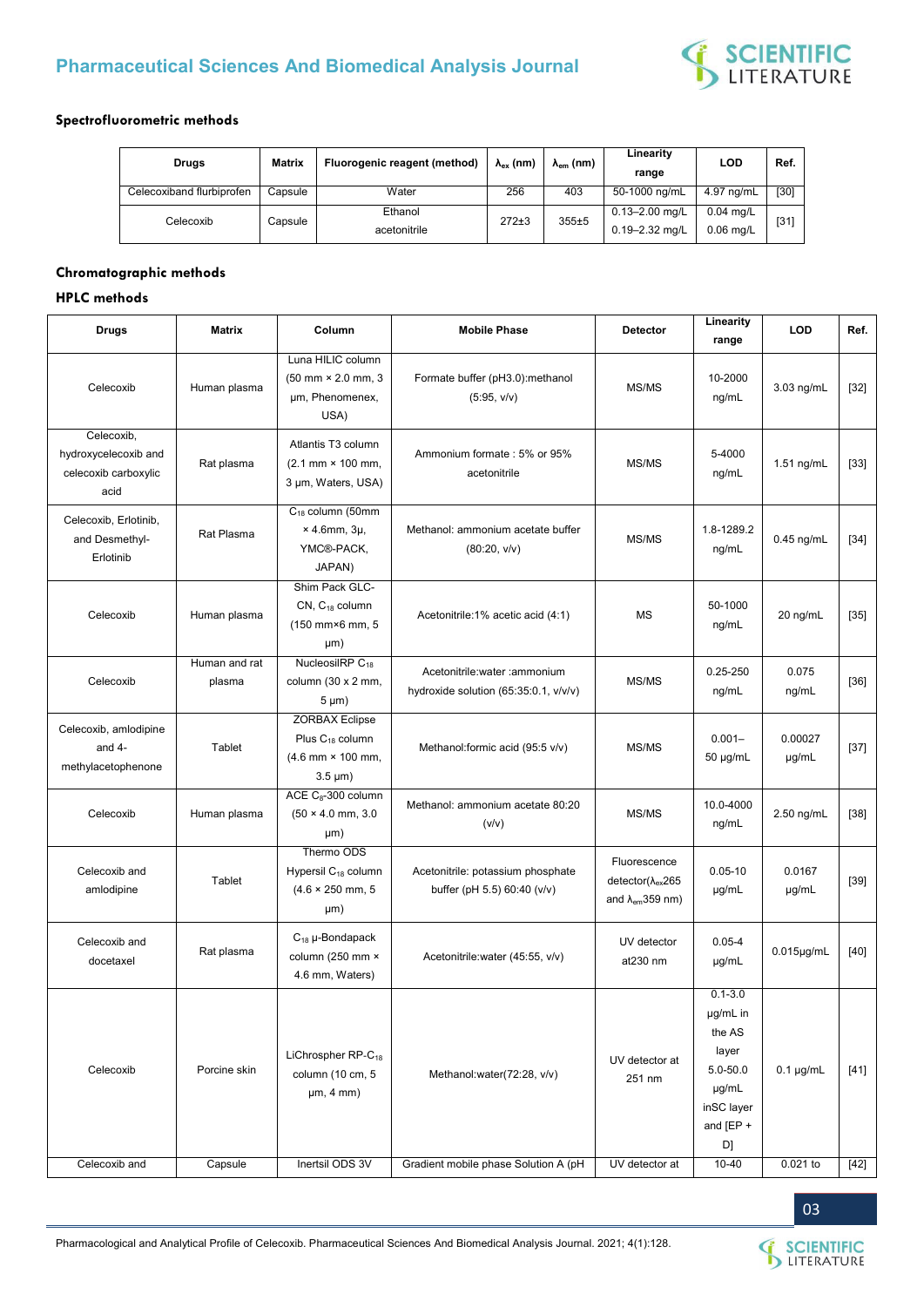

| diacerein               |                 | column (250 $\times$ 4.6          | $= 2.3$ buffer) and                    | 255 nm                                 | µg/mL        | 0.027           |        |
|-------------------------|-----------------|-----------------------------------|----------------------------------------|----------------------------------------|--------------|-----------------|--------|
|                         |                 | mm; 5 µm, GL                      |                                        |                                        |              | µg/mL           |        |
|                         |                 | Sciences, Inc.,                   | Solution B (methanol and acetonitrile; |                                        |              |                 |        |
|                         |                 | Japan)                            | 50:50, v/v)                            |                                        |              |                 |        |
|                         |                 | Kinetex C <sub>18</sub> column    |                                        | Fluorescence                           |              |                 |        |
| Celecoxib and           | Rat plasma      | $(250 \times 4.6 \text{ mm}, 5)$  | Acetonitrile: phosphate buffer pH 6.0. | detector ( $\lambda$ <sub>ex</sub> 240 | 10-2000      | 3.03 ng/mL      | $[43]$ |
| repaglinide             |                 |                                   |                                        |                                        | ng/mL        |                 |        |
|                         |                 | µm, 100 Å)                        |                                        | and $\lambda_{em}$ 380 nm)             |              |                 |        |
|                         |                 | Nova Pak C <sub>8</sub>           | Acetonitrile: tetrahydrofuran: 0.02M   | UV detector                            | 40-4000      | 12.12           |        |
| Celecoxib               | Human plasma    | column $(3.8 \times 150)$         | sodium acetate buffer (30:8:62)        | at 252 nm                              | ng/mL        | ng/mL           | $[44]$ |
|                         |                 | mm,                               |                                        |                                        |              |                 |        |
|                         |                 | Nucleosil-NO <sub>2</sub>         |                                        |                                        |              |                 |        |
| Celecoxib               | Human plasma    | column (150 x 4.6                 | Hexane:methylenechloride:isopropyl     | UV detector at                         | 25-2000      | 7.57 ng/mL      | $[45]$ |
|                         |                 | $mm, 5 \mu m)$                    | alcohol (70:25:5, v/v).                | 260 nm                                 | ng/mL        |                 |        |
|                         |                 | Prontosil C <sub>18</sub> AQ      |                                        | Fluorescence                           |              |                 |        |
| Celecoxib               | Human Serum     | column (150×3 mm,                 | Water: acetonitrile (40:60, v/v)       | detector ( $\lambda$ <sub>ex</sub> 240 | 12.5-1500    | 3.78 ng/mL      | $[46]$ |
|                         |                 |                                   |                                        |                                        | ng/mL        |                 |        |
|                         |                 | 3µm)                              |                                        | and $\lambda_{em}$ 380 nm)             |              |                 |        |
| Celecoxib and           |                 | Zorbax SB-CN (5                   | Acetonitrile: potassium dihydrogen     | UV detector at                         | 20-2000      |                 |        |
| rofecoxib               | Human plasma    | µm) column                        | orthophosphate buffer pH 2.4 (42:58,   | 254 nm                                 | $\mu$ g/L    | $6.06 \mu g/L$  | $[47]$ |
|                         |                 |                                   | v/v)                                   |                                        |              |                 |        |
|                         | Nanoparticulate |                                   |                                        | Fluorescence                           |              |                 |        |
| Celecoxiband            | fixed dose      | Inertsil ODS-3 $C_{18}$           | Acetic acid (pH 3.0, 1 %):             |                                        | $1 - 11$     |                 |        |
| doxorubicin             | combination     | column (250 mm x                  | acetonitrile(40:60 v/v)                | detector ( $\lambda$ <sub>ex</sub> 480 | µg/mL        | 13 $ng/mL$      | $[48]$ |
|                         | (NanoFDC)       | $4.6$ mm, $5 \mu m$ )             |                                        | and $\lambda_{em}$ 590 nm)             |              |                 |        |
|                         |                 | Knauer C <sub>18</sub> column     |                                        |                                        |              |                 |        |
| Celecoxib               | Human plasma    |                                   | Acetonitrile: water (75/25, v/v)       | UV detector at                         | $0.2 - 2000$ |                 |        |
|                         |                 | (4.6 mm. x 250 mm,                |                                        | 250 nm                                 | $\mu$ g/L    | $0.08\mu g/L$   | $[49]$ |
|                         |                 | $5 \mu m$ )                       |                                        |                                        |              |                 |        |
|                         | Human plasma    | Aqua $C_{18}$                     | Acetonitrile: phosphate buffer pH 3.5  | UV detector at                         | 10-2000      |                 |        |
| Celecoxib               | and breast milk | (75 mm × 4.6 mm                   | (50:50, v/v) containing 0.1%           | 254 nm                                 | $\mu$ g/L    | 3.03 µg/L       | $[50]$ |
|                         |                 | $5 \mu m$ )                       | triethylamine                          |                                        |              |                 |        |
| Celecoxib, etoricoxib,  |                 |                                   |                                        |                                        |              |                 |        |
| salicylic acid,         |                 | Kromasil KR 100-5                 | Gradient mobile phase Formic acid      | UV detector at                         | $0.1 - 50$   |                 |        |
| valdecoxib, ketoprofen, | Human plasma    | $C_{18}$ column (4.6 x            | (pH 3): acetonitrile: methanol: water  | 235 nm                                 | µg/mL        | $0.03 \mu g/mL$ | $[51]$ |
| nimesulide              |                 | 250 mm, 5 µm)                     |                                        |                                        |              |                 |        |
|                         |                 | Monolithic silica                 | Acetonitrile:methanol: distilled water |                                        |              |                 |        |
| Celecoxib               | Human plasma    | column (RP-18e,                   | (45:10:45, v/v/v) containing 0.2%      | UV detector at                         | 10-800       | 3.03 ng/mL      | $[52]$ |
|                         |                 |                                   |                                        | 254 nm                                 | ng/mL        |                 |        |
|                         |                 | 100 mm $\times$ 4.6 mm)           | acetic acid (pH 3.5)                   |                                        |              |                 |        |
| Celecoxib               | Human plasma    | Nucleosil C <sub>8</sub> column   |                                        | UV detector at                         | $5 - 2000$   | $1.5 \mu g/L$   | $[53]$ |
|                         |                 | $(120-5, 11 \times 2 \text{ mm})$ |                                        | 253 nm                                 | $\mu$ g/L    |                 |        |
|                         |                 |                                   | Gradient mobile phase                  |                                        |              |                 |        |
| Celecoxib,              |                 | Phenomenex Luna                   | acetonitrile:sodium hydrogen           | UV detector at                         | 10-500       |                 |        |
| hydroxycelecoxib, and   | Human plasma    | $C_{18}$ column (5 µm,            | phosphate buffer (pH5.4)               | 254 nm                                 | ng/mL        | 3.03 ng/mL      | $[54]$ |
| carboxycelecoxib        |                 | $150 \times 4.6$ mm)              |                                        |                                        |              |                 |        |
|                         |                 |                                   |                                        |                                        |              |                 |        |
|                         |                 | Shimadzu Shim-                    |                                        |                                        |              |                 |        |
| Celecoxib, alprazolam   | Tablet and      | pack CLC-ODS                      | Methanol: water (pH 3.5) (80:20, v/v)  | UV detector at                         | $0.3 - 20$   | 17.29           | $[55]$ |
| and diclofenac sodium   | human serum     | 25M column (4.6                   |                                        | 230 nm                                 | µg/mL        | ng/mL           |        |
|                         |                 | $mm \times 0.25mm)$               |                                        |                                        |              |                 |        |
|                         |                 | Nucleosil 100-5 CN                |                                        |                                        |              |                 |        |
| Celecoxib               | Human plasma    | column (5 µm,                     | Acetonitrile: water (60:40 (v/v))      | UV detector at                         | 10-1000      | 3.03 ng/mL      | $[56]$ |
|                         |                 | 250×4.6 mm)                       |                                        | 260 nm                                 | ng/mL        |                 |        |
| Celecoxib, rofecoxib,   |                 | Inertsil C <sub>18</sub> column   |                                        |                                        |              |                 |        |
|                         | Tablet and      | $(5 \mu m, 250 \times 4.6)$       | Methanol: glacial acetic acid (68:32,  | UV detector at                         | $1 - 20$     | 1.040           |        |
| valdecoxib, nimesulide  | human serum     |                                   | V/V)                                   | 230 nm                                 | µg/mL        | µg/mL           | $[57]$ |
| and nabumetone          |                 | mm)                               |                                        |                                        |              |                 |        |

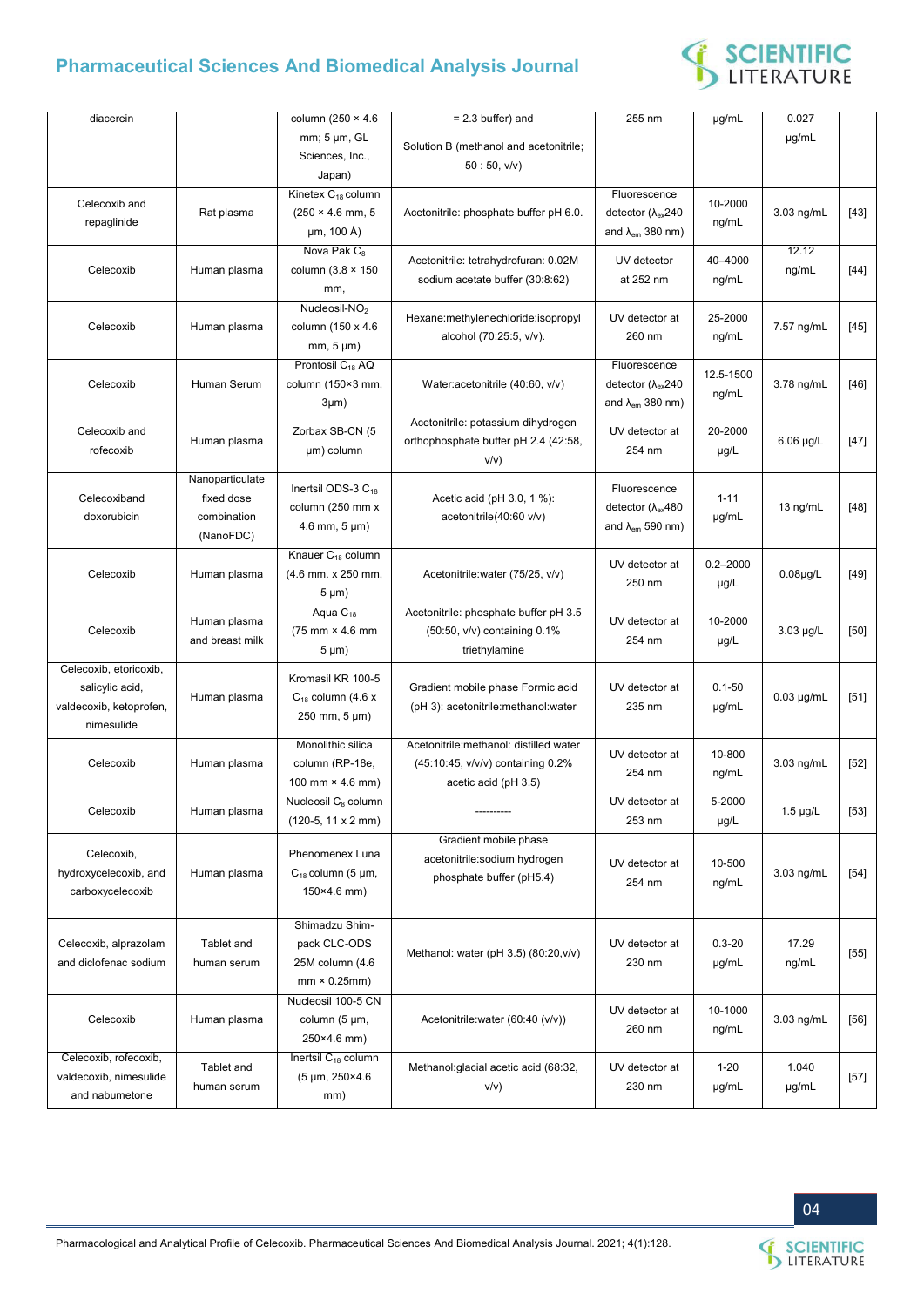

#### **HPTLC methods**

| <b>Drugs</b>                                         | Matrix                         | Stationary<br>phase                     | Mobile phase                                                                                                   | <b>Detector</b>        | Linearity<br>range         | LOD.                     | Ref.   |
|------------------------------------------------------|--------------------------------|-----------------------------------------|----------------------------------------------------------------------------------------------------------------|------------------------|----------------------------|--------------------------|--------|
| Celecoxib, amlodipine and 4-<br>methylacetophenone   | Tablet                         | Silica gel 60F <sub>254</sub><br>plates | Methanol: water: ammonia<br>(70:25:1.5, v/v/v)                                                                 | <b>UV at 264</b><br>nm | $1 - 150$<br>µg/band       | 0.291<br>µg/band         | $[37]$ |
| Celecoxib                                            | Capsule                        | Silica gel 60F <sub>254</sub><br>plates | n-hexane-ethyl acetate, $60 +$<br>40 (v/v)                                                                     | UV at 262<br>nm        | $200 - 2000$<br>ng         |                          | $[58]$ |
| 12 NSAIDS drugs                                      | Urine                          | Silica gel $60F_{254}$<br>plates        | Ethyl acetate-toluene-<br>methanol-acetic acid<br>40:40:1:1 (v/v)                                              | <b>UV at 254</b><br>nm | $0.5 - 5$<br>µg/spot       | $0.005 - 0.5$<br>µg/spot | $[59]$ |
| Celecoxib, piroxicam,<br>tenoxicam.<br>and rofecoxib | Human whole<br>blood and urine | Silica gel $F_{254}$<br>plates          | Ethyl acetate-toluene-<br>butylamine $(2:2:1, v/v/v)$<br>and chloroform-acetone-<br>toluene $(6:2.5:1, v/v/v)$ | <b>UV at 254</b><br>nm | $2.8 - 38.6$<br>$\mu$ g/mL | $0.06 \mu q/mL$          | [60]   |

#### **Electrochemical methods**

| <b>Drugs</b> | Matrix                     | Electrode                                                                                               | Linearity range                             | LOD                         | Ref. |
|--------------|----------------------------|---------------------------------------------------------------------------------------------------------|---------------------------------------------|-----------------------------|------|
| Celecoxib    | Capsule and human<br>serum | Mercury electrode surface in Britton-Robinson buffer of pH 7.0                                          | $1 \times 10^{-9} - 2 \times 10^{-8}$ M     | $1.86 \times 10^{-10}$      | [61] |
| Celecoxib    | Tablets                    | Graphene Based Carbon Ionic Liquid Electrode Modified with Gold Nanoparticles                           | $0.5 - 15 \mu M$                            | $0.2 \mu M$                 | [62] |
| Celecoxib    | Tablet and human<br>serum  | Pencil graphite electrode (PGE) modified with functionalized multi-walled carbon<br>nanotubes (MWCNTs). | $5.0 \times 10^{-3}$<br>$20 \mu M$          | $2.34 \times 10^{-3}$<br>μM | [63] |
| Celecoxib    |                            | Polyaniline grafted multiwall carbon nanotubes modified electrode                                       | $1 \times 10^{-11} - 1 \times 10^{-6}$<br>м |                             | [64] |

#### **CONCLUSION**

This literature review represents an up to date survey about pharmacological action and all reported methods that have been developed for determination of celecoxibits pure form, combined form with other drugs, combined form with its metabolites, and in biological samples such as liquid chromatography, spectrophotometry, spectroflourimetry, electrochemistry, etc...

#### **REFERENCES**

- 1. [Rajakariar R, Yaqoob MM, Gilroy DW. \(2006\). COX-2 in](https://pubmed.ncbi.nlm.nih.gov/16960142/)  [inflammation and resolution. Molecular interventions. 6: 199-](https://pubmed.ncbi.nlm.nih.gov/16960142/) [207.](https://pubmed.ncbi.nlm.nih.gov/16960142/)
- 2. [FitzGerald GA. \(2003\). COX-2 and beyond: approaches to](https://pubmed.ncbi.nlm.nih.gov/14668809/) [prostaglandin inhibition in human disease. Nature Reviews](https://pubmed.ncbi.nlm.nih.gov/14668809/)  [Drug Discovery. 2: 879-890.](https://pubmed.ncbi.nlm.nih.gov/14668809/)
- 3. [Tanaka Y, Ward SL, Smith WL. \(1987\). Immunochemical and](https://www.sciencedirect.com/science/article/pii/S0021925819757962)  [kinetic evidence for two different prostaglandin H](https://www.sciencedirect.com/science/article/pii/S0021925819757962)[prostaglandin E isomerases in sheep vesicular gland](https://www.sciencedirect.com/science/article/pii/S0021925819757962)  [microsomes. Journal of Biological Chemistry. 262: 1374-1381.](https://www.sciencedirect.com/science/article/pii/S0021925819757962)
- 4. [Xie WL, Chipman JG, Robertson DL, Erikson RL, Simmons DL.](https://www.pnas.org/content/88/7/2692)  [\(1991\). Expression of a mitogen-responsive gene encoding](https://www.pnas.org/content/88/7/2692)  [prostaglandin synthase is regulated by mRNA splicing.](https://www.pnas.org/content/88/7/2692)  [Proceedings of the National Academy of Sciences. 88: 2692-](https://www.pnas.org/content/88/7/2692) [2696.](https://www.pnas.org/content/88/7/2692)
- 5. [Gabriel SE, Jaakkimainen L, Bombardier C. \(1991\). Risk for](https://www.acpjournals.org/doi/10.7326/0003-4819-115-10-787)  [serious gastrointestinal complications related to use of](https://www.acpjournals.org/doi/10.7326/0003-4819-115-10-787)  [nonsteroidal anti-inflammatory drugs: a meta-analysis. Annals](https://www.acpjournals.org/doi/10.7326/0003-4819-115-10-787)  [of internal medicine. 115: 787-796.](https://www.acpjournals.org/doi/10.7326/0003-4819-115-10-787)
- 6. [Nissen SE, Yeomans ND, Solomon DH, Lüscher TF, Libby P, et](https://www.nejm.org/doi/full/10.1056/nejmoa1611593)  [al. \(2016\). Cardiovascular Safety of Celecoxib, Naproxen, or](https://www.nejm.org/doi/full/10.1056/nejmoa1611593)  [Ibuprofen for Arthritis. The New England Journal of Medicine.](https://www.nejm.org/doi/full/10.1056/nejmoa1611593)  [375: 2519-2529.](https://www.nejm.org/doi/full/10.1056/nejmoa1611593)
- 7. [Griswold DE, Adams JL. \(1996\). Constitutive cyclooxygenase](https://pubmed.ncbi.nlm.nih.gov/8656779/)  [\(COX-1\) and inducible cyclooxygenase \(COX-2\): rationale for](https://pubmed.ncbi.nlm.nih.gov/8656779/)  [selective inhibition and progress to date. Medicinal research](https://pubmed.ncbi.nlm.nih.gov/8656779/)  [reviews. 16: 181-206.](https://pubmed.ncbi.nlm.nih.gov/8656779/)
- 8. [Penning TD, Talley JJ, Bertenshaw SR, Carter JS, Collins PW,](https://pubmed.ncbi.nlm.nih.gov/9135032/)  [et al. \(1997\). Synthesis and biological evaluation of the 1, 5](https://pubmed.ncbi.nlm.nih.gov/9135032/) [diarylpyrazole class of cyclooxygenase-2 inhibitors:](https://pubmed.ncbi.nlm.nih.gov/9135032/)  [identification of 4-\[5-\(4-methylphenyl\)-3-\(trifluoromethyl\)-1 H](https://pubmed.ncbi.nlm.nih.gov/9135032/)[pyrazol-1-yl\] benzenesulfonamide \(SC-58635, celecoxib\).](https://pubmed.ncbi.nlm.nih.gov/9135032/)  [Journal of medicinal chemistry. 40: 1347-1365.](https://pubmed.ncbi.nlm.nih.gov/9135032/)
- 9. [Primo FT, Fröhlich PE. \(2005\). Celecoxib identification methods.](http://www.latamjpharm.org/trabajos/24/3/LAJOP_24_3_3_4_QOI2M97UFV.pdf)  [Acta Farmaceutica Bonaerense. 24: 421-425.](http://www.latamjpharm.org/trabajos/24/3/LAJOP_24_3_3_4_QOI2M97UFV.pdf)
- 10. Furst DE, Munster T. (2001). Nonsteroid anti-inflammatory drugs, disease-modifying antirheumatic drugs, nonopioid analgesics and drug used in gout. In: Basic and Clinical

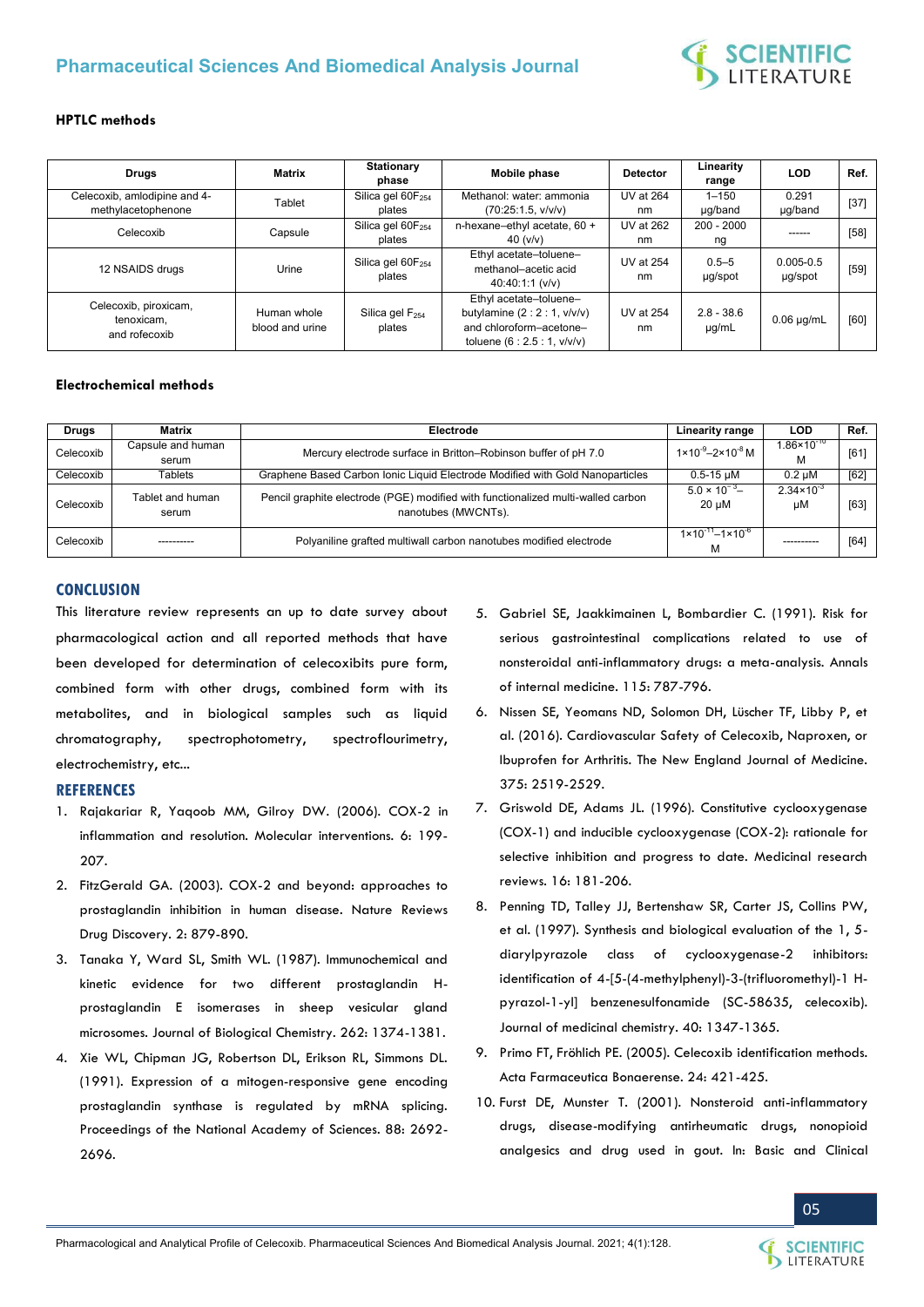# **SCIENTIFIC**<br>LITERATURE

Pharmacology. Katsung BG (Ed.), Lange Medical Books/McGraw-Hill Companies, USA : 596 -624.

- https://accessmedicine.mhmedical.com/content.aspx?bookid=224 9&sectionid=175221264
- 11. [Camu F, Shi L, Vanlersberghe C. \(2003\). The role of COX-2](https://pubmed.ncbi.nlm.nih.gov/14506906/)  [inhibitors in pain modulation. Drugs. 63: 1-7.](https://pubmed.ncbi.nlm.nih.gov/14506906/)
- 12. [Paulson SK, Vaughn MB, Jessen SM, Lawal Y, Gresk CJ, et al.](https://pubmed.ncbi.nlm.nih.gov/11303053/)  [\(2001\). Pharmacokinetics of celecoxib after oral](https://pubmed.ncbi.nlm.nih.gov/11303053/)  [administration in dogs and humans: effect of food and site of](https://pubmed.ncbi.nlm.nih.gov/11303053/)  [absorption. Journal of Pharmacology and Experimental](https://pubmed.ncbi.nlm.nih.gov/11303053/)  [Therapeutics. 297: 638-645.](https://pubmed.ncbi.nlm.nih.gov/11303053/)
- 13. [Rodrigues AD. \(2005\). Impact of CYP2C9 genotype on](https://pubmed.ncbi.nlm.nih.gov/16118328/)  [pharmacokinetics: are all cyclooxygenase inhibitors the same?.](https://pubmed.ncbi.nlm.nih.gov/16118328/)  [Drug metabolism and disposition. 33: 1567-1575.](https://pubmed.ncbi.nlm.nih.gov/16118328/)
- 14. [Sandberg M, Yasar Ü, Strömberg P, Höög JO, Eliasson E.](https://www.ncbi.nlm.nih.gov/pmc/articles/PMC1874434/) [\(2002\). Oxidation of celecoxib by polymorphic cytochrome](https://www.ncbi.nlm.nih.gov/pmc/articles/PMC1874434/)  [P450 2C9 and alcohol dehydrogenase. British journal of](https://www.ncbi.nlm.nih.gov/pmc/articles/PMC1874434/)  [clinical pharmacology. 54: 423-429.](https://www.ncbi.nlm.nih.gov/pmc/articles/PMC1874434/)
- 15. [Deeks JJ, Smith LA, Bradley MD. \(2002\). Efficacy, tolerability,](https://www.ncbi.nlm.nih.gov/pmc/articles/PMC126301/)  [and upper gastrointestinal safety of celecoxib for treatment](https://www.ncbi.nlm.nih.gov/pmc/articles/PMC126301/)  [of osteoarthritis and rheumatoid arthritis: systematic review of](https://www.ncbi.nlm.nih.gov/pmc/articles/PMC126301/)  [randomised controlled trials. Bmj. 325: 619.](https://www.ncbi.nlm.nih.gov/pmc/articles/PMC126301/)
- 16. [Fidahic M, Kadic AJ, Radic R, Puljak L. \(2017\). Celecoxib for](https://pubmed.ncbi.nlm.nih.gov/28597983/)  [rheumatoid arthritis. Cochrane Database Syst. Rev. 6:](https://pubmed.ncbi.nlm.nih.gov/28597983/)  [CD012095.](https://pubmed.ncbi.nlm.nih.gov/28597983/)
- 17. [Asano TK, McLeod RS. \(2004\). Non steroidal](https://pubmed.ncbi.nlm.nih.gov/15106236/)  anti‐[inflammatory drugs \(NSAID\) and aspirin for preventing](https://pubmed.ncbi.nlm.nih.gov/15106236/)  [colorectal adenomas and carcinomas. Cochrane Database of](https://pubmed.ncbi.nlm.nih.gov/15106236/)  [Systematic Reviews. CD004079.](https://pubmed.ncbi.nlm.nih.gov/15106236/)
- 18. [Ilowite NT. \(2002\). Current treatment of juvenile rheumatoid](https://pediatrics.aappublications.org/content/109/1/109)  [arthritis. Pediatrics. 109: 109-115.](https://pediatrics.aappublications.org/content/109/1/109)
- 19. [Moore RA, Derry S, Makinson GT, McQuay HJ. \(2005\).](https://pubmed.ncbi.nlm.nih.gov/15899051/)  [Tolerability and adverse events in clinical trials of celecoxib in](https://pubmed.ncbi.nlm.nih.gov/15899051/)  [osteoarthritis and rheumatoid arthritis: systematic review and](https://pubmed.ncbi.nlm.nih.gov/15899051/)  [meta-analysis of information from company clinical trial](https://pubmed.ncbi.nlm.nih.gov/15899051/)  [reports. Arthritis research & therapy. 7: 644-665.](https://pubmed.ncbi.nlm.nih.gov/15899051/)
- 20. [Brophy JM. \(2005\). Celecoxib and cardiovascular risks. Expert](https://pubmed.ncbi.nlm.nih.gov/16255660/)  [opinion on drug safety. 4: 1005-1015.](https://pubmed.ncbi.nlm.nih.gov/16255660/)
- 21. [Krötz F, Schiele TM, Klauss V, Sohn HY. \(2005\). Selective COX-](https://pubmed.ncbi.nlm.nih.gov/15976506/)[2 inhibitors and risk of myocardial infarction. Journal of](https://pubmed.ncbi.nlm.nih.gov/15976506/)  [vascular research. 42: 312-324.](https://pubmed.ncbi.nlm.nih.gov/15976506/)
- 22. [Johnsen JI, Lindskog M, Ponthan F, pettersen I, Elfman L, et al.](https://www.sciencedirect.com/science/article/abs/pii/S0304383505003356?via%3Dihub)  [.\(2005\): NSAIDs in neuroblastoma therapy. Cancer Lett. 228 :](https://www.sciencedirect.com/science/article/abs/pii/S0304383505003356?via%3Dihub)  [195 -201.](https://www.sciencedirect.com/science/article/abs/pii/S0304383505003356?via%3Dihub)
- 23. [Karajgi SR, Metri S, Tiwari V, Hulyalkar S, Rub TA, et al.](https://www.scholarsresearchlibrary.com/articles/uv-spectrophotometric-method-for-the-quantitative-estimation-of-celecoxib-in-capsule-dosage-forms.pdf)  [\(2016\). UV spectrophotometric method for the quantitative](https://www.scholarsresearchlibrary.com/articles/uv-spectrophotometric-method-for-the-quantitative-estimation-of-celecoxib-in-capsule-dosage-forms.pdf)  [estimation of celecoxib in capsule dosage forms. Der](https://www.scholarsresearchlibrary.com/articles/uv-spectrophotometric-method-for-the-quantitative-estimation-of-celecoxib-in-capsule-dosage-forms.pdf)  [Pharmacia Lettre. 8: 247-257.](https://www.scholarsresearchlibrary.com/articles/uv-spectrophotometric-method-for-the-quantitative-estimation-of-celecoxib-in-capsule-dosage-forms.pdf)
- 24. Ghashim LL. (2013). Spectrophotometric Determination of Celecoxib in Pharmaceutical Preparations. Journal of the college of basic education. 19: 673-682.
- 25. [Saha RN, Sajeev C, Jadhav PR, Patil SP, Srinivasan N. \(2002\).](https://www.sciencedirect.com/science/article/abs/pii/S0731708501006781)  [Determination of celecoxib in pharmaceutical formulations](https://www.sciencedirect.com/science/article/abs/pii/S0731708501006781)  [using UV spectrophotometry and liquid chromatography.](https://www.sciencedirect.com/science/article/abs/pii/S0731708501006781)  [Journal of pharmaceutical and biomedical analysis. 28: 741-](https://www.sciencedirect.com/science/article/abs/pii/S0731708501006781) [751.](https://www.sciencedirect.com/science/article/abs/pii/S0731708501006781)
- 26. [Mabrouk M, Abdel Hamid M, Michael M. \(2021\). Green](https://jampr.journals.ekb.eg/article_151799.html)  [Simultaneous Determination of Amlodipine Besylate and](https://jampr.journals.ekb.eg/article_151799.html)  [Celecoxib by Dual wavelength and Simultaneous Equation](https://jampr.journals.ekb.eg/article_151799.html)  [Spectrophotometric Methods. Journal of Advanced Medical](https://jampr.journals.ekb.eg/article_151799.html)  [and Pharmaceutical Research. 2: 16-23.](https://jampr.journals.ekb.eg/article_151799.html)
- 27. [Kushwaha D, Diwakar S, Roy RK, Karole S, Kushwaha H, et al.](http://jddtonline.info/index.php/jddt/article/view/3546)  [\(2019\). Novel UV spectrophotometer methods for quantitative](http://jddtonline.info/index.php/jddt/article/view/3546)  [estimation of concensi \(amlodipine 10mg and celecoxib](http://jddtonline.info/index.php/jddt/article/view/3546)  [200mg\) using hydrotropic solubilizing agents. Journal of Drug](http://jddtonline.info/index.php/jddt/article/view/3546)  [Delivery and Therapeutics. 9: 651-655.](http://jddtonline.info/index.php/jddt/article/view/3546)
- 28. [Attimarad M, Venugopala KN, Aldhubiab BE, Nair AB, Sree](https://www.hindawi.com/journals/jspec/2019/8202160/)  [Harsha N, et al. \(2019\). Development of UV](https://www.hindawi.com/journals/jspec/2019/8202160/)  [spectrophotometric procedures for determination of](https://www.hindawi.com/journals/jspec/2019/8202160/)  [amlodipine and celecoxib in formulation: use of scaling factor](https://www.hindawi.com/journals/jspec/2019/8202160/)  [to improve the sensitivity. Journal of Spectroscopy.](https://www.hindawi.com/journals/jspec/2019/8202160/)
- 29. [Attala K, Elsonbaty A. \(2021\). Smart UV spectrophotometric](https://pubmed.ncbi.nlm.nih.gov/32882657/)  [methods based on simple mathematical filtration for the](https://pubmed.ncbi.nlm.nih.gov/32882657/)  [simultaneous determination of celecoxib and ramipril in their](https://pubmed.ncbi.nlm.nih.gov/32882657/)  [pharmaceutical mixtures with amlodipine: A comparative](https://pubmed.ncbi.nlm.nih.gov/32882657/)  [statistical study. Spectrochimica Acta Part A: Molecular and](https://pubmed.ncbi.nlm.nih.gov/32882657/)  [Biomolecular Spectroscopy. 244: 118853.](https://pubmed.ncbi.nlm.nih.gov/32882657/)
- 30. [Jadhav PR, Kharwade PB, Saha RN. \(2006\). Rapid and](https://www.ijpsonline.com/articles/rapid-and-sensitive-spectrofluorimetric-method-for-the-estimation-of-celecoxib-and-flurbiprofen.html)  [sensitive spectrofluorimetric method for the estimation of](https://www.ijpsonline.com/articles/rapid-and-sensitive-spectrofluorimetric-method-for-the-estimation-of-celecoxib-and-flurbiprofen.html)  [celecoxib and flurbiprofen. Indian journal of pharmaceutical](https://www.ijpsonline.com/articles/rapid-and-sensitive-spectrofluorimetric-method-for-the-estimation-of-celecoxib-and-flurbiprofen.html)  [sciences. 68: 20.](https://www.ijpsonline.com/articles/rapid-and-sensitive-spectrofluorimetric-method-for-the-estimation-of-celecoxib-and-flurbiprofen.html)
- 31. [Damiani P, Bearzotti M, Cabezón MA. \(2003\). A validated](https://link.springer.com/article/10.1007/s00216-003-1975-1)  [spectrofluorometric method for the determination of celecoxib](https://link.springer.com/article/10.1007/s00216-003-1975-1)  [in capsules. Analytical and bioanalytical chemistry. 376:](https://link.springer.com/article/10.1007/s00216-003-1975-1)  [1141-1146.](https://link.springer.com/article/10.1007/s00216-003-1975-1)
- 32. [Park MS, Shim WS, Yim SV, Lee KT. \(2012\). Development of](https://pubmed.ncbi.nlm.nih.gov/22771234/)  simple and rapid LC–[MS/MS method for determination of](https://pubmed.ncbi.nlm.nih.gov/22771234/)  [celecoxib in human plasma and its application to](https://pubmed.ncbi.nlm.nih.gov/22771234/)

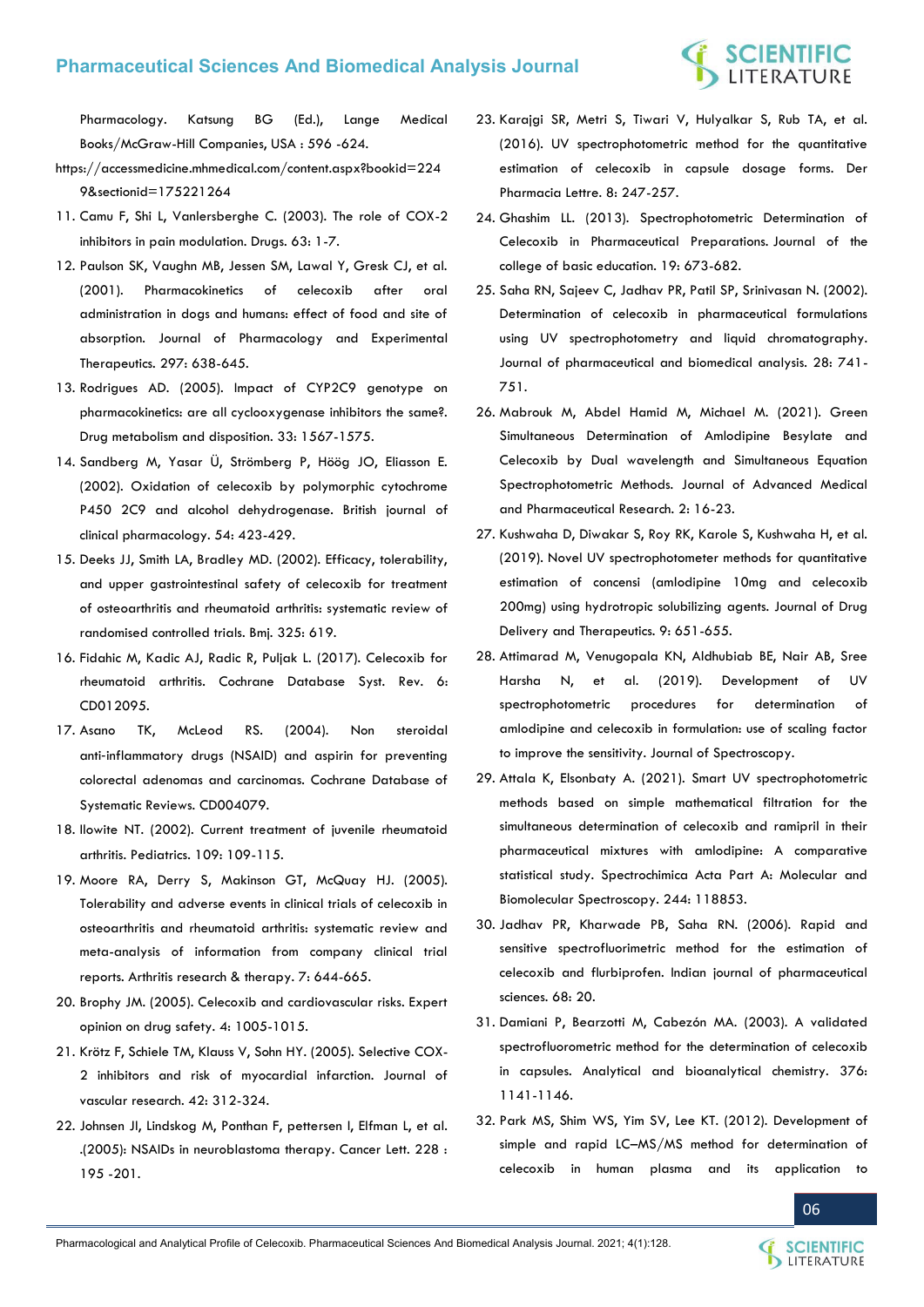[bioequivalence study. Journal of Chromatography B. 902:](https://pubmed.ncbi.nlm.nih.gov/22771234/)  [137-141.](https://pubmed.ncbi.nlm.nih.gov/22771234/)

- 33. [Oh HA, Kim D, Lee SH, Jung BH. \(2015\). Simultaneous](https://pubmed.ncbi.nlm.nih.gov/25575170/)  [quantitative determination of celecoxib and its two](https://pubmed.ncbi.nlm.nih.gov/25575170/) [metabolites using liquid chromatography](https://pubmed.ncbi.nlm.nih.gov/25575170/)–tandem mass [spectrometry in alternating polarity switching mode. Journal of](https://pubmed.ncbi.nlm.nih.gov/25575170/)  [pharmaceutical and biomedical analysis. 107: 32-39.](https://pubmed.ncbi.nlm.nih.gov/25575170/)
- 34. [Thappali SR, Varanasi K, Veeraraghavan S, Arla R,](https://pubmed.ncbi.nlm.nih.gov/23008811/)  [Chennupati S, et al. \(2012\). Simultaneous determination of](https://pubmed.ncbi.nlm.nih.gov/23008811/)  [celecoxib, erlotinib, and its metabolite desmethyl-erlotinib](https://pubmed.ncbi.nlm.nih.gov/23008811/)  [\(OSI-420\) in rat plasma by liquid chromatography/tandem](https://pubmed.ncbi.nlm.nih.gov/23008811/)  [mass spectrometry with positive/negative ion-switching](https://pubmed.ncbi.nlm.nih.gov/23008811/)  [electrospray ionisation. Scientia pharmaceutica. 80: 633-646.](https://pubmed.ncbi.nlm.nih.gov/23008811/)
- 35. [Abdel-Hamid M, Novotny L, Hamza H. \(2001\). Liquid](https://www.sciencedirect.com/science/article/abs/pii/S0378434700005740)  chromatographic–[mass spectrometric determination of](https://www.sciencedirect.com/science/article/abs/pii/S0378434700005740)  [celecoxib in plasma using single-ion monitoring and its use in](https://www.sciencedirect.com/science/article/abs/pii/S0378434700005740)  [clinical pharmacokinetics. Journal of Chromatography B:](https://www.sciencedirect.com/science/article/abs/pii/S0378434700005740)  [Biomedical Sciences and Applications. 753: 401-408.](https://www.sciencedirect.com/science/article/abs/pii/S0378434700005740)
- 36. [Bräutigam L, Vetter G, Tegeder I, Heinkele G, Geisslinger G.](https://pubmed.ncbi.nlm.nih.gov/11587350/)  [\(2001\). Determination of celecoxib in human plasma and rat](https://pubmed.ncbi.nlm.nih.gov/11587350/)  [microdialysis samples by liquid chromatography tandem mass](https://pubmed.ncbi.nlm.nih.gov/11587350/)  [spectrometry. Journal of Chromatography B: Biomedical](https://pubmed.ncbi.nlm.nih.gov/11587350/)  [Sciences and Applications. 761: 203-212.](https://pubmed.ncbi.nlm.nih.gov/11587350/)
- 37. [Z Sharkawi MM, Mohamed NR, El-Saadi MT, Amin NH.](https://pubmed.ncbi.nlm.nih.gov/34085866/)  [\(2021\). Validated green chromatographic methods for](https://pubmed.ncbi.nlm.nih.gov/34085866/) [determination of amlodipine and celecoxib in presence of](https://pubmed.ncbi.nlm.nih.gov/34085866/)  [methylacetophenone. Bioanalysis. 13: -969-983.](https://pubmed.ncbi.nlm.nih.gov/34085866/)
- 38. [Patel NP, Mallika S, Shrivastav PS, Patel BN. \(2018\).](https://innovareacademics.in/journals/index.php/ijpps/article/view/28289)  [Estimation of celecoxib in human plasma by rapid and](https://innovareacademics.in/journals/index.php/ijpps/article/view/28289)  selective LC-MS/MS method for a bioequivalence study. Int J [Pharm Pharm Sci. 10: 16-22.](https://innovareacademics.in/journals/index.php/ijpps/article/view/28289)
- 39. [Abdel Hamid MA, Mabrouk MM, Michael MA. \(2020\). A fast](https://pubmed.ncbi.nlm.nih.gov/32506818/)  and green reversed‐[phase HPLC method with fluorescence](https://pubmed.ncbi.nlm.nih.gov/32506818/)  [detection for simultaneous determination of amlodipine and](https://pubmed.ncbi.nlm.nih.gov/32506818/)  [celecoxib in their newly approved fixed](https://pubmed.ncbi.nlm.nih.gov/32506818/)‐dose combination [tablets. Journal of Separation Science. 43: 3197-3205.](https://pubmed.ncbi.nlm.nih.gov/32506818/)
- 40. [Ziaei E, Emami J, Kazemi M, Rezazadeh M. \(2020\).](https://pubmed.ncbi.nlm.nih.gov/32762829/)  [Simultaneous Determination of Docetaxel and Celecoxib in](https://pubmed.ncbi.nlm.nih.gov/32762829/)  [Porous Microparticles and Rat Plasma by Liquid-Liquid](https://pubmed.ncbi.nlm.nih.gov/32762829/) [Extraction and HPLC with UV Detection:](https://pubmed.ncbi.nlm.nih.gov/32762829/) *in vitro* and *in vivo*  [Validation and Application. 23: 289-303.](https://pubmed.ncbi.nlm.nih.gov/32762829/)
- 41. [Praça FSG, Bentley MVLB, Lara MG, Pierre MBR. \(2011\).](https://pubmed.ncbi.nlm.nih.gov/21308703/)  [Celecoxib determination in different layers of skin by a newly](https://pubmed.ncbi.nlm.nih.gov/21308703/)

[developed and validated HPLC](https://pubmed.ncbi.nlm.nih.gov/21308703/)‐UV method. Biomedical [Chromatography, 25\(11\), 1237-1244.](https://pubmed.ncbi.nlm.nih.gov/21308703/)

- 42. [Bapatu HR, Maram RK, Murthy RS. \(2015\). Stability-indicating](https://academic.oup.com/chromsci/article/53/1/144/325980)  [HPLC method for quantification of celecoxib and diacerein](https://academic.oup.com/chromsci/article/53/1/144/325980)  [along with its impurities in capsule dosage form. Journal of](https://academic.oup.com/chromsci/article/53/1/144/325980)  [chromatographic science. 53: 144-153.](https://academic.oup.com/chromsci/article/53/1/144/325980)
- 43. [Han DG, Kwak J, Seo SW, Kim JM, Yoo JW, et al. \(2019\).](https://pubmed.ncbi.nlm.nih.gov/31382371/)  [Pharmacokinetic evaluation of metabolic drug interactions](https://pubmed.ncbi.nlm.nih.gov/31382371/)  [between repaglinide and celecoxib by a bioanalytical HPLC](https://pubmed.ncbi.nlm.nih.gov/31382371/)  [method for their simultaneous determination with fluorescence](https://pubmed.ncbi.nlm.nih.gov/31382371/)  [detection. Pharmaceutics. 11: 382.](https://pubmed.ncbi.nlm.nih.gov/31382371/)
- 44. [Chow HHS, Anavy N, Salazar D, Frank DH, Alberts DS.](https://www.sciencedirect.com/science/article/abs/pii/S0731708503004941) [\(2004\). Determination of celecoxib in human plasma using](https://www.sciencedirect.com/science/article/abs/pii/S0731708503004941)  [solid-phase extraction and high-performance liquid](https://www.sciencedirect.com/science/article/abs/pii/S0731708503004941)  [chromatography. Journal of pharmaceutical and biomedical](https://www.sciencedirect.com/science/article/abs/pii/S0731708503004941)  [analysis. 34: 167-174.](https://www.sciencedirect.com/science/article/abs/pii/S0731708503004941)
- 45. [Rose MJ, Woolf EJ, Matuszewski BK. \(2000\). Determination of](https://pubmed.ncbi.nlm.nih.gov/10718655/)  [celecoxib in human plasma by normal-phase high](https://pubmed.ncbi.nlm.nih.gov/10718655/)[performance liquid chromatography with column switching and](https://pubmed.ncbi.nlm.nih.gov/10718655/)  [ultraviolet absorbance detection. Journal of Chromatography](https://pubmed.ncbi.nlm.nih.gov/10718655/)  [B: Biomedical Sciences and Applications. 738: 377-385.](https://pubmed.ncbi.nlm.nih.gov/10718655/)
- 46. [Schönberger F, Heinkele G, Mürdter TE, Brenner S, Klotz U, et](https://pubmed.ncbi.nlm.nih.gov/11888053/)  [al. \(2002\). Simple and sensitive method for the determination](https://pubmed.ncbi.nlm.nih.gov/11888053/)  [of celecoxib in human serum by high-performance liquid](https://pubmed.ncbi.nlm.nih.gov/11888053/)  [chromatography with fluorescence detection. Journal of](https://pubmed.ncbi.nlm.nih.gov/11888053/)  [Chromatography B. 768: 255-260.](https://pubmed.ncbi.nlm.nih.gov/11888053/)
- 47. [Hamama AK, Ray J, Day RO, Brien JAE. \(2005\). Simultaneous](https://academic.oup.com/chromsci/article/43/7/351/384396)  [determination of rofecoxib and celecoxib in human plasma by](https://academic.oup.com/chromsci/article/43/7/351/384396)  [high-performance liquid chromatography. Journal of](https://academic.oup.com/chromsci/article/43/7/351/384396)  [chromatographic science. 43: 351-354.](https://academic.oup.com/chromsci/article/43/7/351/384396)
- 48. [Kozlu S, Sahin A, Calis S, Yilmaz C. \(2017\). Development and](https://pubmed.ncbi.nlm.nih.gov/29441879/)  [validation of a LC-FL method for the simultaneous](https://pubmed.ncbi.nlm.nih.gov/29441879/)  [determination of doxorubicin and celecoxib in nanoparticulate](https://pubmed.ncbi.nlm.nih.gov/29441879/)  [fixed dose combination \(NanoFDC\). Die Pharmazie. 72: 568-](https://pubmed.ncbi.nlm.nih.gov/29441879/) [570.](https://pubmed.ncbi.nlm.nih.gov/29441879/)
- 49. [Arabi M, Ghaedi M, Ostovan A. \(2017\). Development of a](https://pubs.acs.org/doi/abs/10.1021/acssuschemeng.6b02615)  [lower toxic approach based on green synthesis of water](https://pubs.acs.org/doi/abs/10.1021/acssuschemeng.6b02615)[compatible molecularly imprinted nanoparticles for the](https://pubs.acs.org/doi/abs/10.1021/acssuschemeng.6b02615)  [extraction of hydrochlorothiazide from human urine. ACS](https://pubs.acs.org/doi/abs/10.1021/acssuschemeng.6b02615)  [Sustainable Chemistry & Engineering. 5: 3775-3785.](https://pubs.acs.org/doi/abs/10.1021/acssuschemeng.6b02615)
- 50. [Zhang M, Moore GA, Gardiner SJ, Begg EJ. \(2006\).](https://pubmed.ncbi.nlm.nih.gov/16297669/)  [Determination of celecoxib in human plasma and breast milk](https://pubmed.ncbi.nlm.nih.gov/16297669/)  [by high-performance liquid chromatographic assay. Journal of](https://pubmed.ncbi.nlm.nih.gov/16297669/)  [Chromatography B. 830: 245-248.](https://pubmed.ncbi.nlm.nih.gov/16297669/)